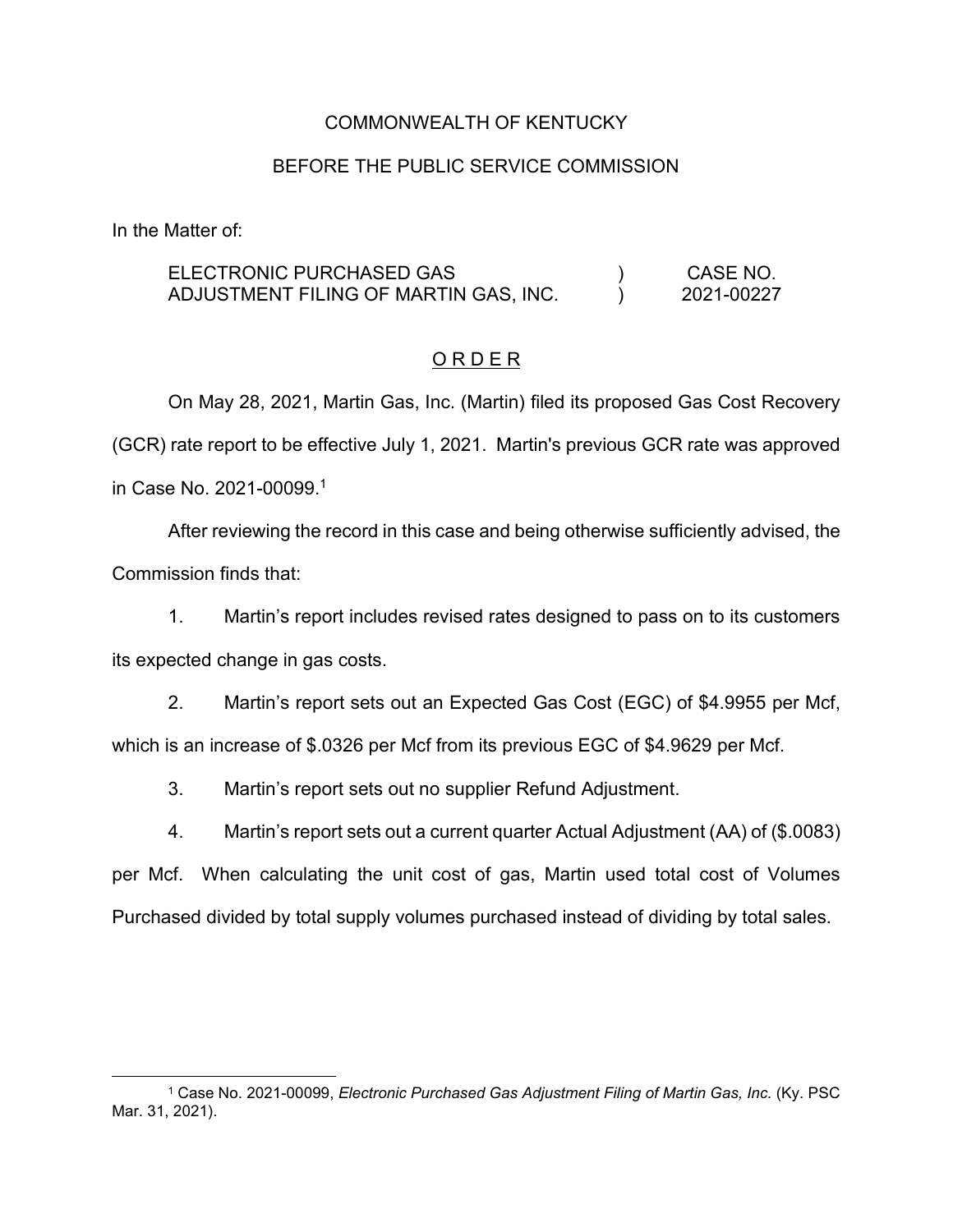Martin's corrected current quarter AA is \$.0300 per Mcf. This produces a total AA of (\$.2036) per Mcf, which is an increase of \$.1673 per Mcf from its previous total AA of (\$.3709) per Mcf.

5. Martin's report sets out a current quarter Balance Adjustment (BA) of (\$.00221) per Mcf. Due to a spreadsheet rounding error, Martin erroneously set out an incorrect quarter BA. In future calculations of its BA, Martin should round the quarter BA rates to four decimal places to match the other GCR rate components. Martin's corrected current quarter BA is (\$.0022) and total BA is (\$.0052) per Mcf, which is a decrease of \$.0022 per Mcf from its previous total BA of (\$.0030) per Mcf.

6. Martin's corrected GCR rate is \$4.7867 per Mcf, which is an increase of \$.1977 per Mcf from the previous GCR rate of \$4.5890 per Mcf.

7. The rates set forth in Appendix to this Order are fair, just and reasonable and should be approved for service rendered by Martin on and after July 1, 2021.

8. Should Martin purchase sustainable natural gas from a renewable source during the reporting period of any future GCR reports, then the supplier, cost, and amount must be documented in its cover letter to the Commission.

IT IS THEREFORE ORDERED that:

1. The rates proposed by Martin are denied.

2. The rates set forth in Appendix to this Order are approved for service rendered on and after July 1, 2021.

3. Martin's future GCR reports shall include the gas sold information for each month of the 12-month reporting period.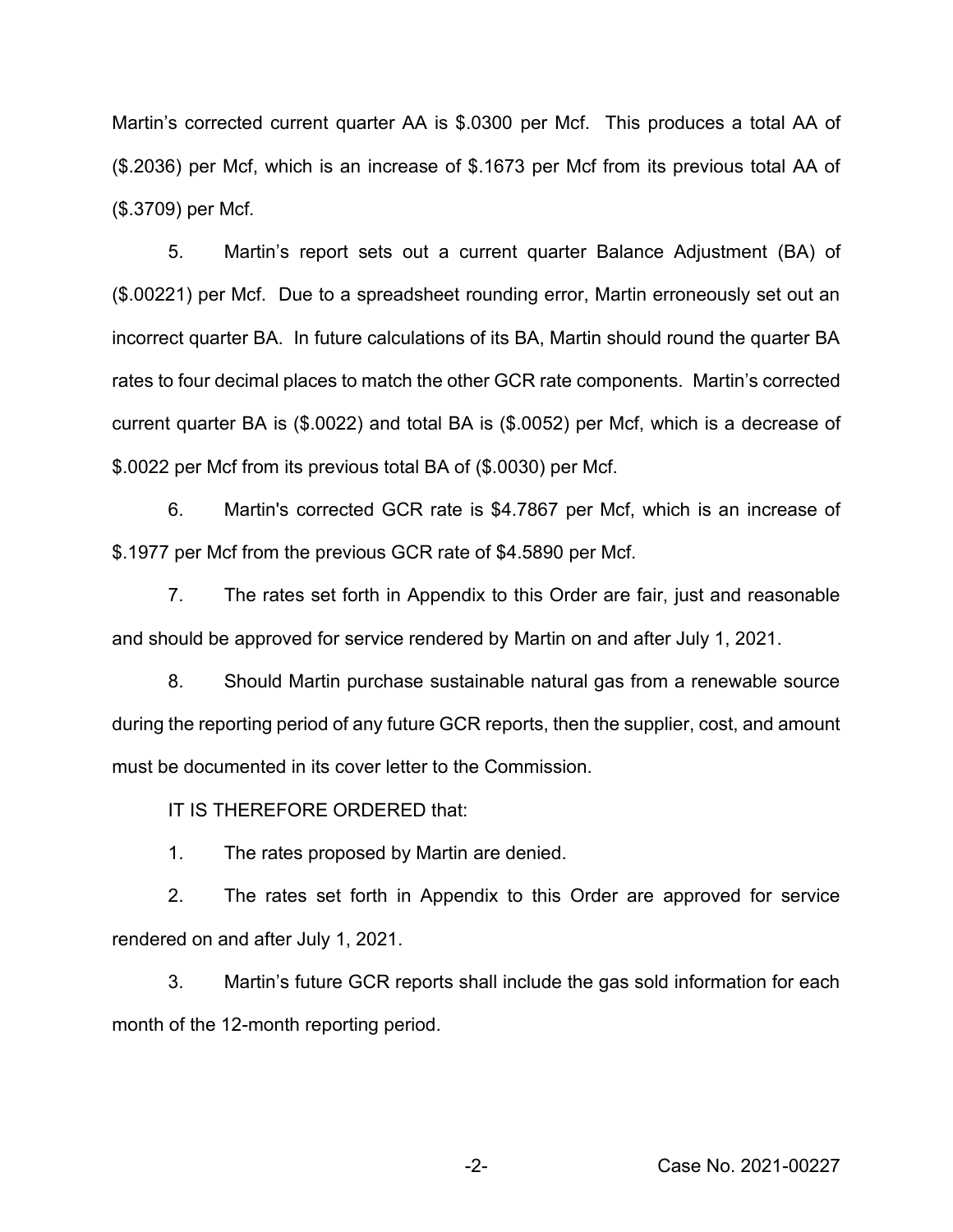4. Within 20 days of the date of entry of this Order, Martin shall file with this Commission, using the Commission's electronic Tariff Filing System, revised tariff sheets setting out the rates approved herein and reflecting that they were approved pursuant to this Order.

5. This case is closed and removed from the Commission's docket.

# [REMAINDER OF PAGE INTENTIONALLY LEFT BLANK]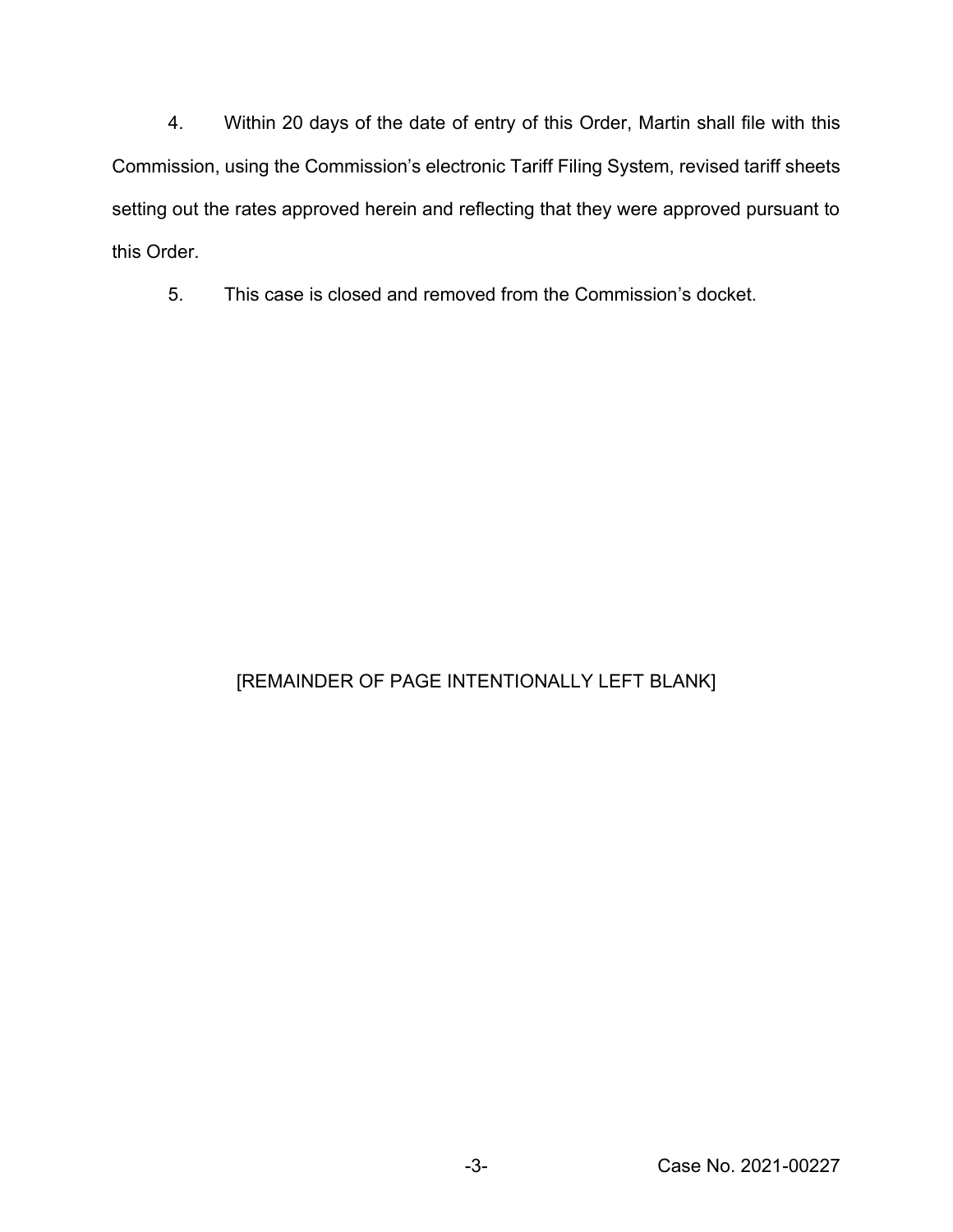By the Commission



ATTEST:  $\sqrt{2\epsilon}$  for **Executive Director** 

Case No. 2021-00227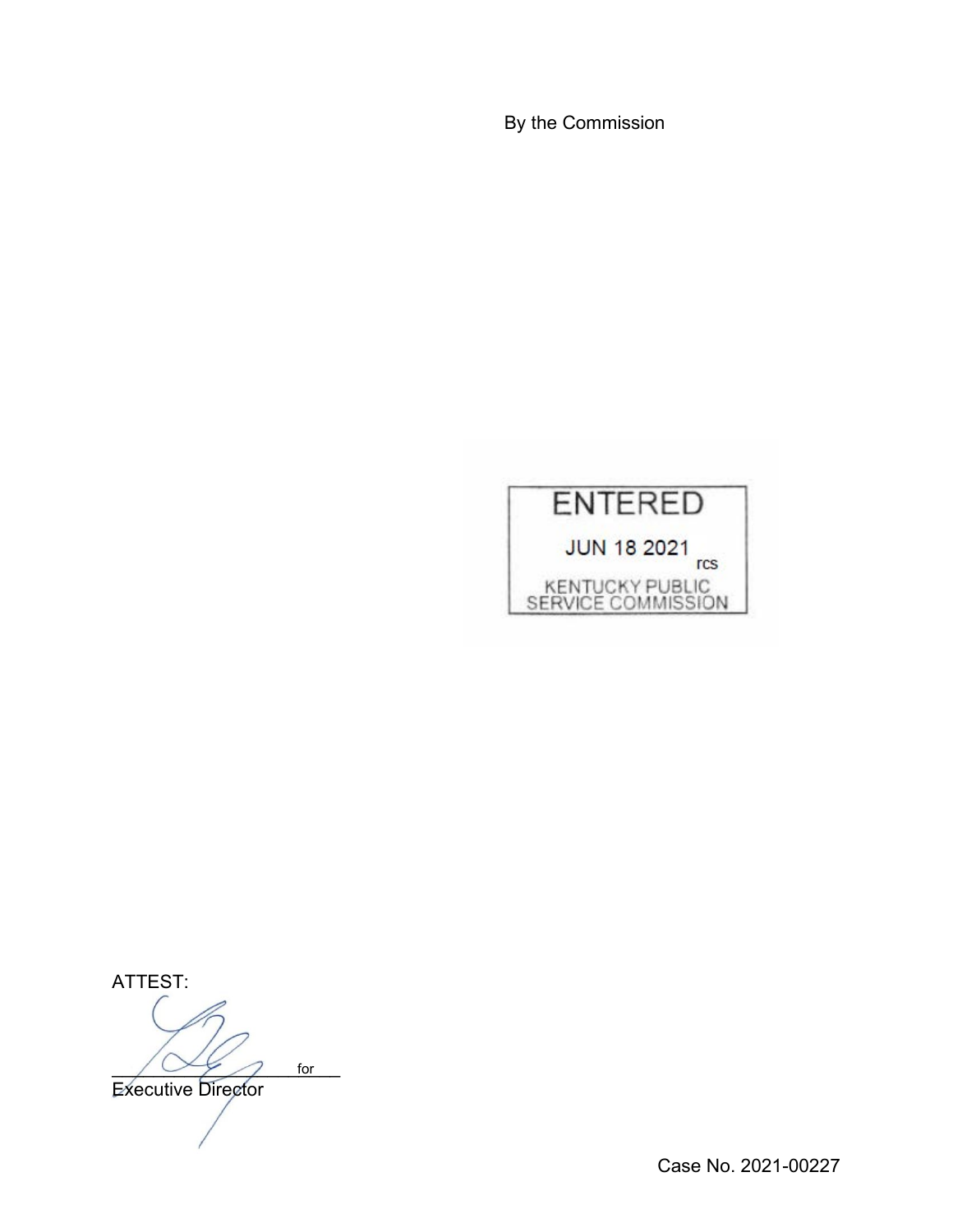# APPENDIX

# APPENDIX TO AN ORDER OF THE KENTUCKY PUBLIC SERVICE COMMISSION IN CASE NO. 2021-00227 DATED JUN 18 2021

The following rates and charges are prescribed for the customers in the area served by Martin Gas, Inc. All other rates and charges not specifically mentioned herein shall remain the same as those in effect under the authority of this Commission prior to the effective date of this Order.

#### Retail Rates

|         | <b>Base Rate</b> | <b>Gas Cost</b><br>Recovery<br>Rate | Total    |
|---------|------------------|-------------------------------------|----------|
| All Mcf | \$4.9946         | \$4.7867                            | \$9.7813 |